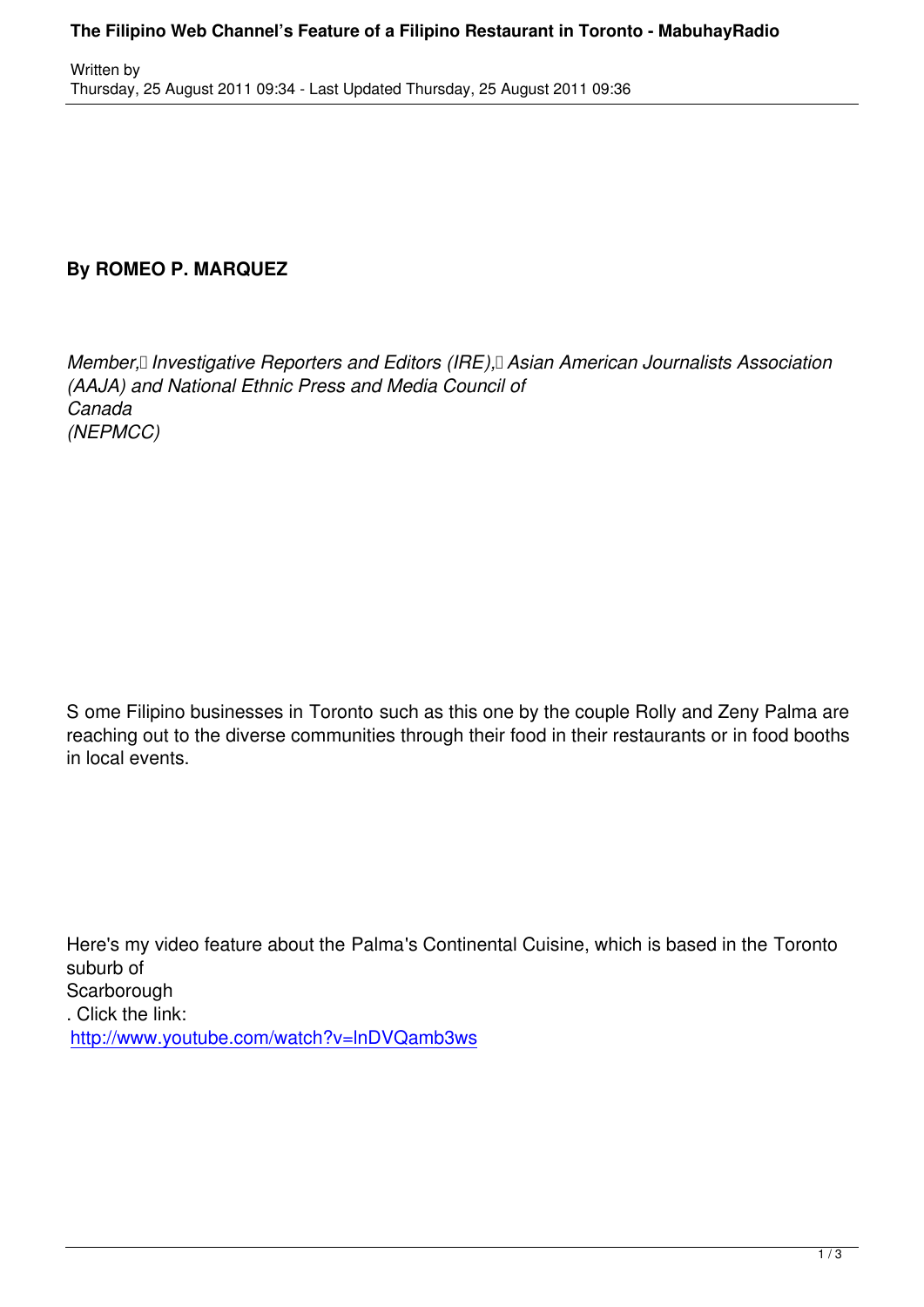The Filipino Web Channel at You Tube also now carries my earlier video, Toronto's Poet in Tagalog, at:

http://www.youtube.com/watch?v=OQuDiUMKfmE

[. # # #](http://www.youtube.com/watch?v=OQuDiUMKfmE)

## **For other stories and photos, please visit:**

- 1. http://currentsbreakingnews.blogspot.com/
- 2. http://torontonewsroom.blogspot.com/
- 3. http://timecircumstance.blogspot.com/
- 4. http://travelsthemes.blogspot.com/
- 5. http://gotchajournalist.blogspot.com/ .